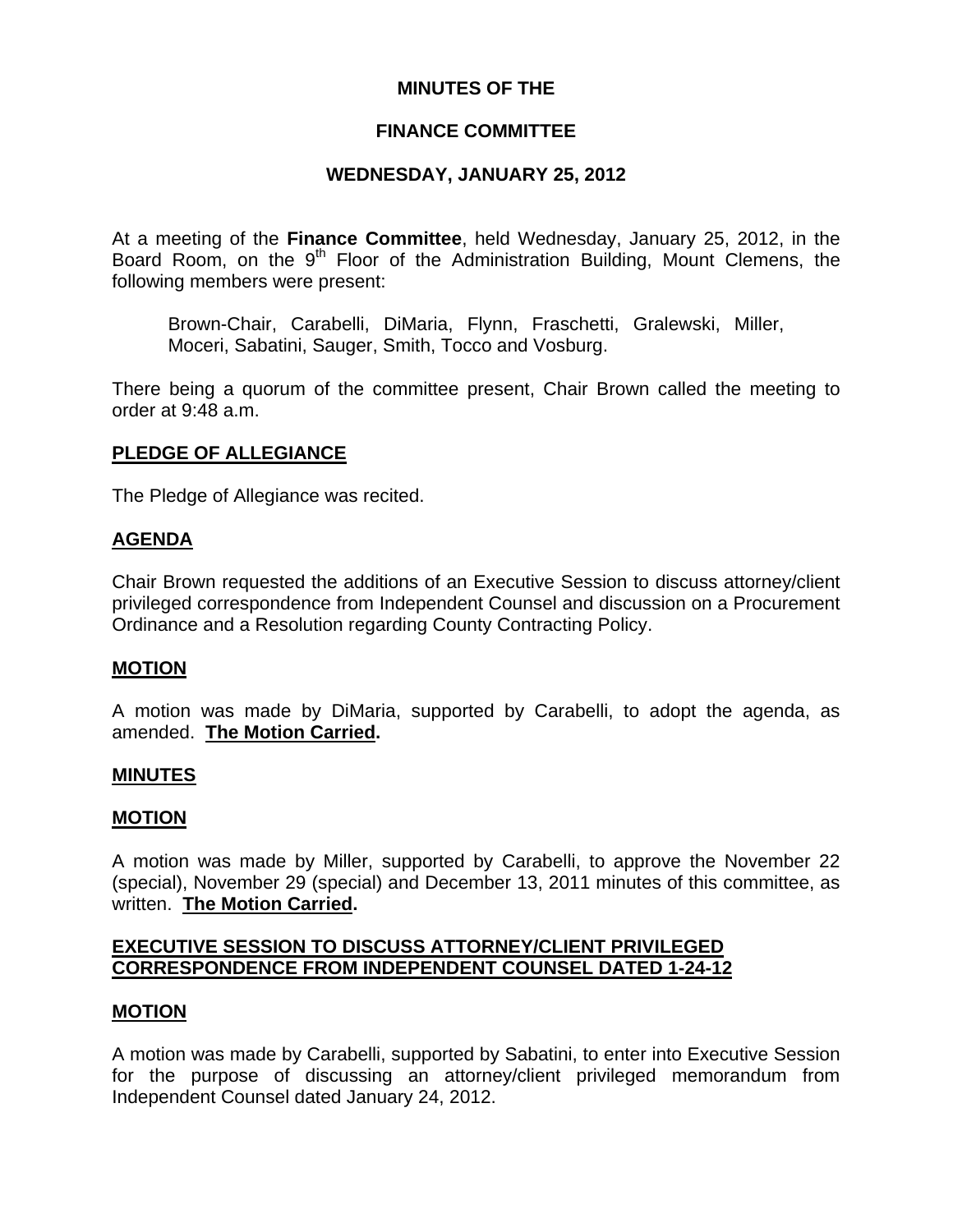A roll call vote was taken as follows:

Voting Yes were Carabelli, DiMaria, Flynn, Fraschetti, Gralewski, Moceri, Sabatini, Sauger, Smith, Tocco, Vosburg, Miller and Brown. There were 13 "Yes" votes.

# **The Motion Carried.**

In accordance with the motion, committee entered Executive Session at 9:52 a.m., with it concluding at 10:54 a.m.

# **DISCUSSION ON PROCUREMENT ORDINANCE AND RESOLUTION ON COUNTY CONTRACTING POLICY**

# **Procurement Ordinance (#2011-7)**

Commissioner Tocco noted that throughout the document references are made to both a procurement ordinance and a purchasing ordinance. Mr. Smith said he will review the document and make sure the terms are consistent throughout it prior to the Full Board meeting.

# **COMMITTEE RECOMMENDATION – MOTION**

A MOTION WAS MADE BY MILLER, SUPPORTED BY DiMARIA, TO RECOMMEND THAT THE BOARD OF COMMISSIONERS ADOPT ORDINANCE NO. 2011-7, AN ORDINANCE TO ESTABLISH COMPREHENSIVE POLICIES AND PROCEDURES GOVERNING THE AWARDING OF MACOMB COUNTY CONTRACTS FOR THE PROCUREMENT OF SERVICES, SUPPLIES, MATERIALS AND EQUIPMENT.

Scott Smith reviewed the ordinance and noted the sections that require figures to be inserted.

The following commissioners spoke: Vosburg, Carabelli and Flynn.

A recess was taken from 11:08-11:20 a.m.

#### **AMENDMENT**

A MOTION WAS MADE BY MILLER, SUPPORTED BY DiMARIA, TO AMEND THE ORDINANCE AS FOLLOWS: PAGE 7, SECTION 4.1. GENERAL, INSERT THE FOLLOWING FIGURES: LINE 3, \$35,000; LINE 4, \$35,000, LINE 5, \$105,000 AND LINE 6, \$100,000.

The following commissioner spoke: Vosburg.

Chair Brown called for a vote on the amendment and **THE MOTION CARRIED.**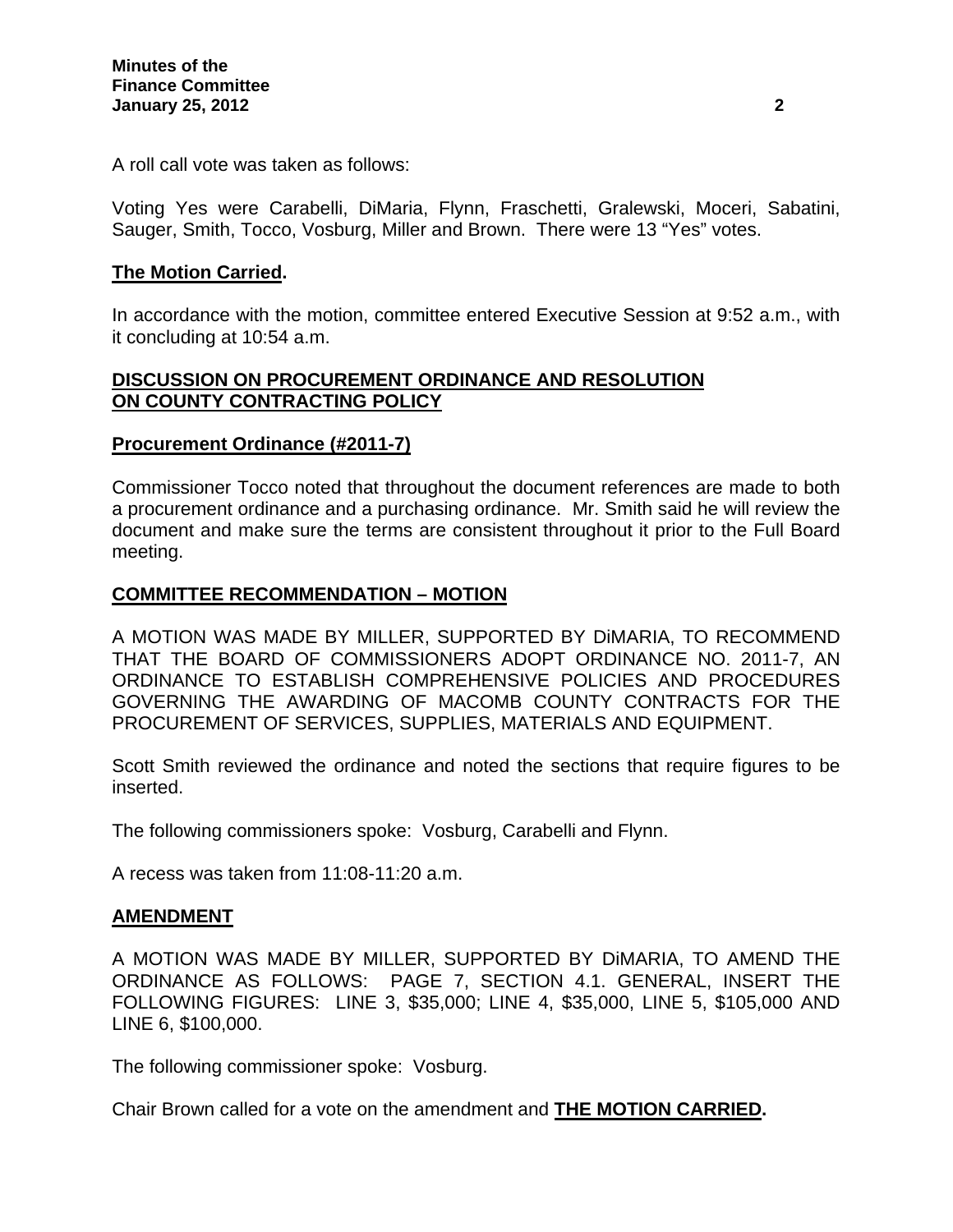#### **AMENDMENT**

A MOTION WAS MADE BY MILLER, SUPPORTED BY DiMARIA, TO AMEND THE ORDINANCE AS FOLLOWS: PAGE 8, 1., INSERT THE FIGURES OF \$5,000- \$35,000; 2., INSERT THE FIGURE OF \$35,000 AND 6., INSERT THE FIGURE OF \$35,000; ALSO, PAGE 13, SECTION 6.1., INSERT THE FIGURE OF \$5,000. **THE MOTION CARRIED.** 

#### **AMENDMENT**

A MOTION WAS MADE BY DiMARIA, SUPPORTED BY CARABELLI, TO AMEND THE ORDINANCE AS FOLLOWS: PAGE 9, SECTION 4.1., ADD A NEW SECTION D TO READ: ALL CONTRACTS FOR CONSTRUCTION, REPAIR, ALTERATION OR REBUILDING OF A COUNTY BUILDING OR OTHER PROPERTY SHALL INCLUDE A PROVISION REQUIRING THE CONTRACTOR AND ANY SUBCONTRACTOR PROVIDING SERVICES UNDER THE CONTRACT TO CONDUCT PRE-HIRE SCREENING FOR ILLEGAL DRUG USE BY EMPLOYEES WHO PROVIDE SERVICES UNDER THE CONTRACT.

Commissioner Smith asked questions of Commissioner DiMaria, Corporation Counsel and Independent Counsel. Scott Smith suggested inserting the words at the beginning of the new section: "To the extent not prohibited by law." That was accepted by the maker and supporter.

The following commissioner spoke: Miller.

Commissioner Sabatini offered a friendly amendment: insert the word "their" before "employees." That was accepted by the maker and supporter.

The following commissioner spoke: Carabelli.

A ROLL CALL VOTE WAS TAKEN ON THE AMENDMENT AS FOLLOWS:

VOTING YES WERE CARABELLI, DiMARIA, FLYNN, FRASCHETTI, GRALEWSKI, MOCERI, SABATINI, SMITH, TOCCO, VOSBURG, MILLER AND BROWN. THERE WERE 12 "YES" VOTES.

#### **THE MOTION CARRIED.**

Chair Brown called for a vote to adopt the ordinance, as amended, and **THE MOTION CARRIED.** 

#### **Adopt Resolution to Amend Resolution No. 11-23**

Scott Smith reviewed the proposed resolution and contracting policy (Exhibit A).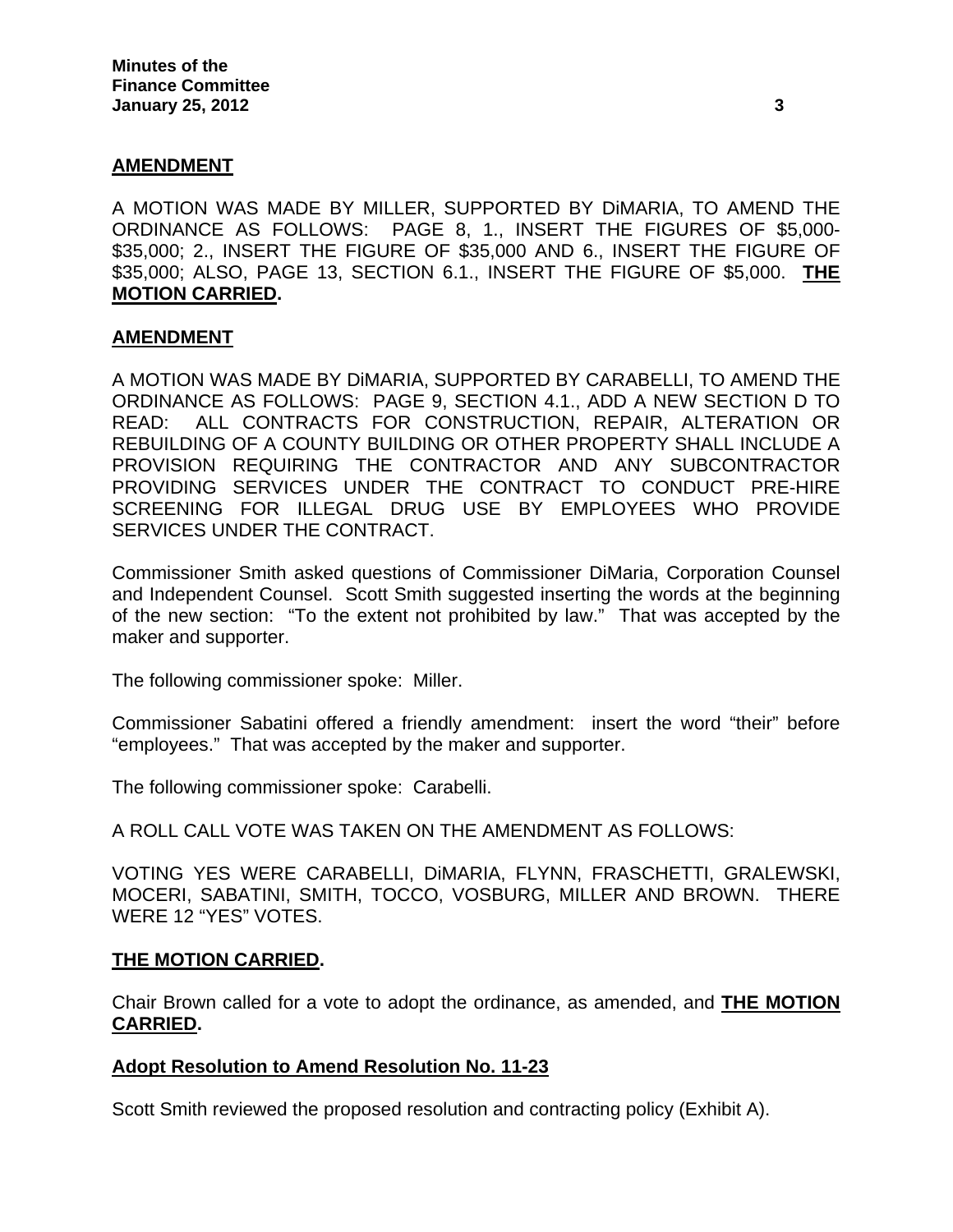Commissioner Tocco referred to page 4, II. B. 1. and requested that the word "Generally" be deleted. Scott Smith suggested the words "Except as otherwise specifically provided in this policy" be inserted. There were no objections.

Commissioner Tocco referred to page 5, 3. and felt clarifying language pursuant to the Charter should be added. Scott Smith suggested adding: "Pursuant to subsection 4.4(d) of the Charter." There were no objections.

The following commissioner spoke: Smith.

# **COMMITTEE RECOMMENDATION – MOTION**

A MOTION WAS MADE BY MILLER, SUPPORTED BY MOCERI, TO ADOPT A RESOLUTION TO AMEND RESOLUTION NO. 11-23 TO ESTABLISH A COMPREHENSIVE COUNTY CONTRACTING POLICY, AS AMENDED.

#### **AMENDMENT**

A MOTION WAS MADE BY MILLER, SUPPORTED BY TOCCO, TO AMEND THE POLICY AS FOLLOWS: PAGE 5, INSERT THE FIGURE OF \$35,000 IN 3.C. AND 3.E. AND PAGE 6, 3.F., 3.H., 3.J. AND 3.K.; ALSO, PAGE 6, INSERT THE FIGURE OF \$100,000 IN 3.G.

A ROLL CALL VOTE WAS TAKEN AS FOLLOWS:

VOTING YES WERE CARABELLI, DiMARIA, FLYNN, FRASCHETTI, MOCERI, SABATINI, SMITH, TOCCO, VOSBURG, MILLER AND BROWN. THERE WERE 11 "YES" VOTES.

#### **THE MOTION CARRIED.**

#### **AMENDMENT**

A MOTION WAS MADE BY FLYNN, SUPPORTED BY DiMARIA, TO AMEND THE POLICY AS FOLLOWS: PAGE 8, ADD THE FOLLOWING TO SECTION 3.: A. COPIES OF THOSE POLICIES AND ANY AMENDMENTS SHALL BE SUBMITTED TO THE COMMISSION FOR INFORMATION WITHIN 14 DAYS AFTER THE EXECUTIVE APPROVES THEM. AS AN ALTERNATIVE, THE EXECUTIVE MAY POST THESE MATERIALS ON THE COUNTY'S WEBSITE WITHIN THE SAME 14 DAYS AND ENSURE THEY CONTINUE TO BE AVAILABLE ON THE WEBSITE; AND B. COPIES OF CONTRACTS THAT DO NOT REQUIRE COMMISSION APPROVAL UNDER THIS POLICY OR OTHER APPLICABLE LAW, SHALL BE SUBMITTED TO THE COMMISSION FOR INFORMATION WITHIN 14 DAYS AFTER THEY ARE SIGNED BY THE EXECUTIVE AS REQUIRED BY THE CHARTER. AS AN ALTERNATIVE, THE EXECUTIVE MAY POST THESE MATERIALS ON THE COUNTY'S WEBSITE WITHIN THE SAME 14 DAYS AND ENSURE THEY CONTINUE TO BE AVAILABLE ON THE WEBSITE.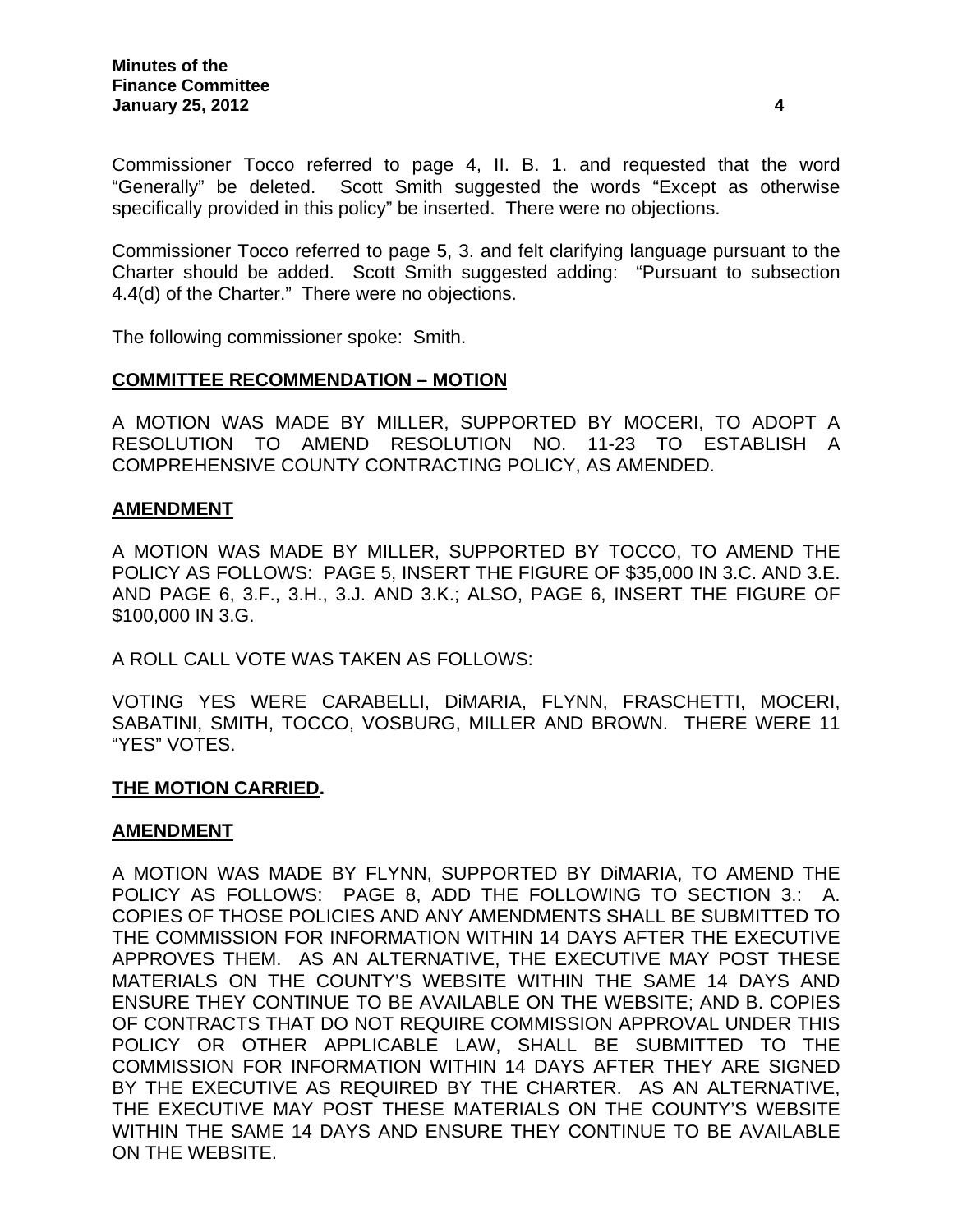The following commissioners spoke: Carabelli and Tocco.

A ROLL CALL VOTE WAS TAKEN AS FOLLOWS:

VOTING YES WERE CARABELLI, DiMARIA, FLYNN, FRASCHETTI, MOCERI, SABATINI, SMITH, TOCCO, VOSBURG, MILLER AND BROWN. THERE WERE 11 "YES" VOTES.

# **THE MOTION CARRIED.**

#### **AMENDMENT**

A MOTION WAS MADE BY TOCCO, SUPPORTED BY FLYNN, TO AMEND THE POLICY AS FOLLOWS: PAGE 7, D.1., INSERT AT THE END OF THE FIRST SENTENCE: "REGARDLESS OF THE CONTRACT AMOUNT." **THE MOTION CARRIED.** 

Chair Brown called for a vote on the resolution, as amended, and **THE MOTION CARRIED.**

# **QUARTERLY EXPENDITURE AND REVENUE REPORTS FOR 12-31-11**

#### **MOTION**

A motion was made by DiMaria, supported by Carabelli, to receive and file the Quarterly Expenditure and Revenue Reports for December 31, 2011. **The Motion Carried.** 

#### **REPORT BY ADG ECO & ENERGY ADVISEMENT GROUP**

Robert Wagner and David Allen spoke about RED, a Utility Savings Company Program, which is looking for utility users to participate in a new multi-million dollar program fund.

The following commissioners spoke: Carabelli, Brown and Moceri.

Commissioner Fraschetti suggested referring this report to the Health and Human Services Committee, as well as the Office of County Executive.

Chair Brown asked Commissioner Moceri to consider this as a future agenda item and said he will forward the report to the Office of County Executive.

#### **MOTION**

A motion was made by Fraschetti, supported by Tocco, to receive and file the report by ADG Eco and Energy Advisement Group. **The Motion Carried.**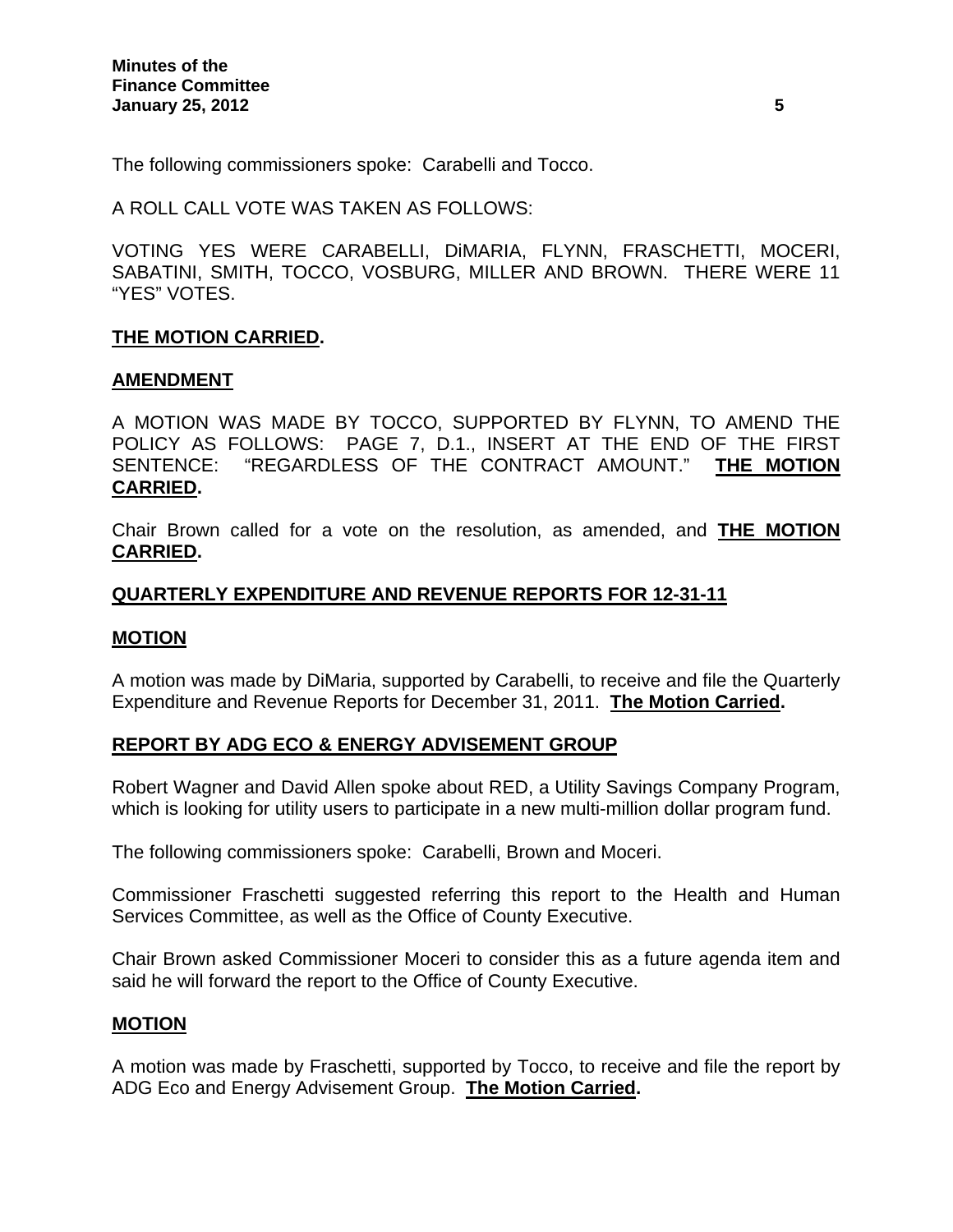# **APPOINTMENT OF LAW FIRMS**

#### **MOTION**

A motion was made by DiMaria, supported by Fraschetti, to concur in the appointment of the following law firms:

Aloia & Associates, P.C., to provide legal services to the Department of Roads in litigation involving real property;

Cummings McClorey Davis & Acho PLC to represent Macomb County in the litigation entitled Edward Koralewski vs. Macomb County Sheriff's Department, et al, which is pending in Macomb County Circuit Court;

Kitch, Drutchas, Wagner, Valitutti & Sherbrook to represent the County defendants in the litigation entitled Sharon Rix, personal representative of the estate of Anthony Leach vs. Macomb County, et al, which is pending in Macomb County Circuit Court;

McConaghy & Nyovich to represent the County in the litigation entitled Macomb County Professional Deputy Sheriff's Association vs. County of Macomb, which is pending in Macomb County Circuit Court and

Plunkett Cooney to represent the County defendants in the litigation entitled Jeffrey Liming vs. Macomb County, et al, which is pending in Federal District Court.

#### **The Motion Carried.**

# **ITEM REFERRED FROM 1-24-12 JUSTICE & PUBLIC SAFETY COMMITTEE MEETING: CONTRACT EXTENSION WITH SOUND COUNSELING TO PROVIDE PROFESSIONAL AND THERAPEUTIC SERVICES AT THE JUVENILE JUSTICE CENTER**

#### **COMMITTEE RECOMMENDATION – MOTION**

A MOTION WAS MADE BY DiMARIA, SUPPORTED BY CARABELLI, TO RECOMMEND THAT THE BOARD OF COMMISSIONERS APPROVE A ONE-YEAR CONTRACT EXTENSION WITH SOUND COUNSELING TO PROVIDE PROFESSIONAL AND THERAPEUTIC SERVICES AT THE JUVENILE JUSTICE CENTER FROM JANUARY 1, 2012 TO DECEMBER 31, 2012; FURTHER, A COPY OF THIS BOARD OF COMMISSIONERS' ACTION IS DIRECTED TO BE DELIVERED FORTHWITH TO THE OFFICE OF THE COUNTY EXECUTIVE. **THE MOTION CARRIED.**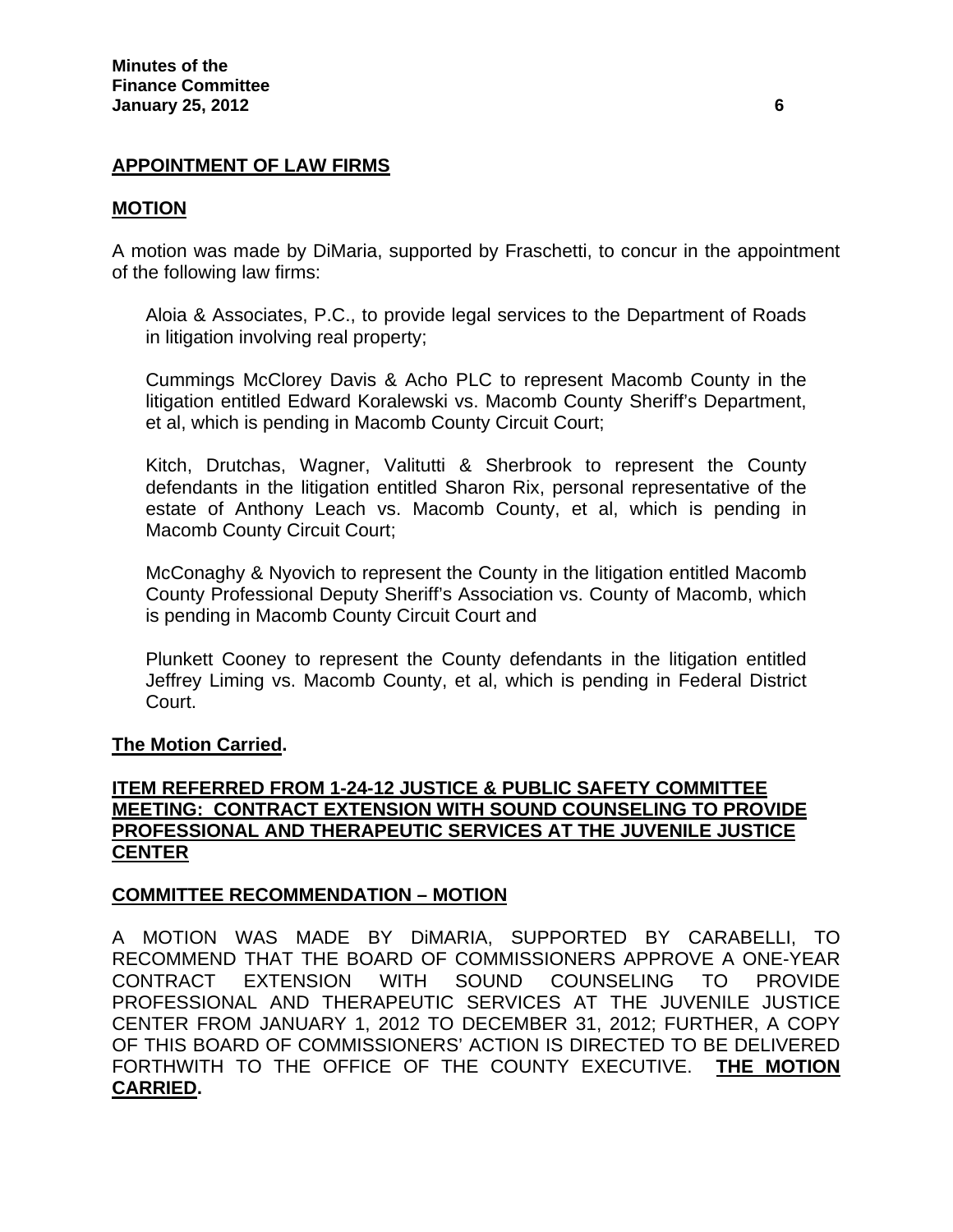# **ADOPTION OF PROCLAMATION COMMENDING GORDON FUERSTENAU – RETIREMENT AS SUPERVISOR OF RICHMOND TOWNSHIP (OFFERED BY BROWN)**

# **COMMITTEE RECOMMENDATION – MOTION**

A MOTION WAS MADE BY FRASCHETTI, SUPPORTED BY CARABELLI, TO RECOMMEND THAT THE BOARD OF COMMISSIONERS ADOPT A PROCLAMATION COMMENDING GORDON FUERSTENAU – RETIREMENT AS SUPERVISOR OF RICHMOND TOWNSHIP. **THE MOTION CARRIED.** 

# **RECOMMENDATION FROM 1-25-12 ECONOMIC DEVELOPMENT COMMITTEE MEETING: APPROVE INCREASES TO THE MSU EXTENSION 2012 GRANT-FUNDED BUDGET**

# **COMMITTEE RECOMMENDATION – MOTION**

A MOTION WAS MADE BY CARABELLI, SUPPORTED BY MOCERI, TO RECOMMEND THAT THE BOARD OF COMMISSIONERS APPROVE INCREASES, PER ATTACHED DOCUMENTS, TO THE MSU EXTENSION 2012 GRANT-FUNDED BUDGET, WHICH INCLUDES ROLLING FORWARD 2011 FUND BALANCES AND/OR RECEIVING ADDITIONAL 2012 REVENUE FROM THE FOLLOWING FUNDS: GENERAL CHILD CARE, GENERAL HOUSING, GENERAL EXTENSION, GENERAL YOUTH DEVELOPMENT, ENVIRONMENTAL EDUCATION, GREAT LAKES EDUCATION PROGRAM (GLEP), NATIONAL FORECLOSURE MITIGATION COUNSELING (NFMC) ROUND TWO AND ROUND FIVE AND MICHIGAN STATE HOUSING DEVELOPMENT AUTHORITY (MSHDA) FORECLOSURE; FURTHER, A COPY OF THIS BOARD OF COMMISSIONERS' ACTION IS DIRECTED TO BE DELIVERED FORTHWITH TO THE OFFICE OF THE COUNTY EXECUTIVE.

The following commissioner spoke: Carabelli.

Chair Brown called for a vote on the motion and **THE MOTION CARRIED.** 

# **APPROVE INCREASES IN BUDGET REVENUES AND EXPENSES FOR BOARD OF COMMISSIONERS GREEN SCHOOLS PROGRAM**

# **COMMITTEE RECOMMENDATION – MOTION**

A MOTION WAS MADE BY DiMARIA, SUPPORTED BY MOCERI, TO RECOMMEND THAT THE BOARD OF COMMISSIONERS APPROVE INCREASES IN BUDGET REVENUES AND EXPENSES IN THE AMOUNT OF \$644.66 WHICH IS 2011 FUND BALANCE ROLL FORWARD FOR THE BOARD OF COMMISSIONERS GREEN SCHOOLS PROGRAM; FURTHER, A COPY OF THIS BOARD OF COMMISSIONERS' ACTION IS DIRECTED TO BE DELIVERED FORTHWITH TO THE OFFICE OF THE COUNTY EXECUTIVE. **THE MOTION CARRIED.**